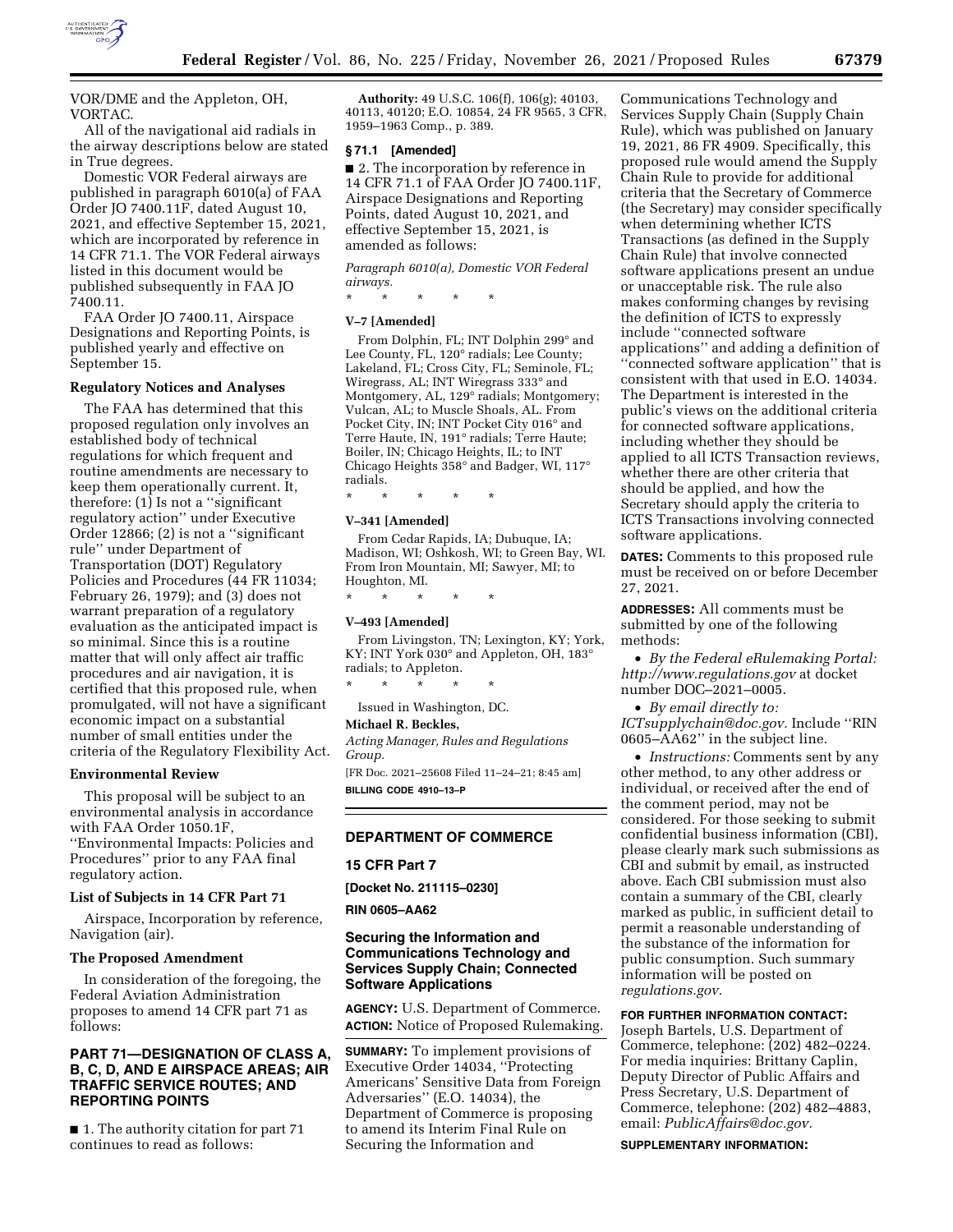### **Background**

On January 19, 2021, the Department published an interim final rule in the **Federal Register** on ''Securing the Information and Communications Technology and Services Supply Chain.'' 86 FR 4909. The Supply Chain Rule implemented Executive Order 13873, ''Securing the Information and Communications Technology and Services Supply Chain'' (84 FR 22689), including by setting out procedures by which the Secretary of Commerce, in consultation with the appropriate heads of other administrative agencies, would review ICTS Transactions for whether they present an undue or unacceptable risk due to a foreign adversary's involvement. The Supply Chain Rule defines ''ICTS'' as ''any hardware, software, or other product or service, including cloud-computing services, primarily intended to fulfill or enable the function of information or data processing, storage, retrieval, or communication by electronic means (including electromagnetic, magnetic, and photonic), including through transmission, storage, or display.'' The Supply Chain Rule further provides that an ''ICTS Transaction'' is, ''any acquisition, importation, transfer, installation, dealing in, or use of any information and communications technology or service, including ongoing activities, such as managed services, data transmission, software updates, repairs, or the platforming or data hosting of applications for consumer download. An ICTS Transaction includes any other transaction, the structure of which is designed or intended to evade or circumvent the application of E.O. 13873. The term ICTS Transaction includes a class of ICTS Transactions.''

On June 9, 2021, the President issued E.O. 14034 to ''elaborate upon measures to address the national emergency with respect to the information and communications technology and services supply chain that was declared in Executive Order 13873 of May 15, 2019, 'Securing the Information and Communications Technology and Services Supply Chain.'" E.O. 14034 sets out the finding ''that the increased use in the United States of certain connected software applications designed, developed, manufactured, or supplied by persons owned or controlled by, or subject to the jurisdiction or direction of, a foreign adversary, which the Secretary of Commerce acting pursuant to E.O. 13873 has defined to include the People's Republic of China, among others, continues to threaten the

national security, foreign policy, and economy of the United States.'' This rule would implement E.O. 14034 by specifically adding the term ''connected software applications'' and the accompanying criteria, which do not appear in E.O. 13873, to the Supply Chain Rule to ensure the rule clearly and consistently identifies the ICTS that is threatened.

E.O. 14034 orders the Secretary to ''evaluate on a continuing basis transactions involving connected software applications that may pose an undue risk of sabotage or subversion of the design, integrity, manufacturing, production, distribution, installation, operation, or maintenance of information and communications technology or services in the United States; pose an undue risk of catastrophic effects on the security or resiliency of the critical infrastructure or digital economy of the United States; or otherwise pose an unacceptable risk to the national security of the United States or the security and safety of United States persons.''

E.O. 14034 further sets out certain factors, consistent with the criteria established in E.O. 13873 and in addition to those set forth in the Supply Chain Rule, that should be considered in evaluating the risks of a transaction involving connected software applications. Specifically, E.O. 14034 lists the following as potential indicators of risk related to connected software applications: ''ownership, control, or management by persons that support a foreign adversary's military, intelligence, or proliferation activities; use of the connected software application to conduct surveillance that enables espionage, including through a foreign adversary's access to sensitive or confidential government or business information, or sensitive personal data; ownership, control, or management of connected software applications by persons subject to coercion or cooption by a foreign adversary; ownership, control, or management of connected software applications by persons involved in malicious cyber activities; a lack of thorough and reliable third-party auditing of connected software applications; the scope and sensitivity of the data collected; the number and sensitivity of the users of the connected software application; and the extent to which identified risks have been or can be addressed by independently verifiable measures.''

This proposed rule incorporates these potential indicators of risk as criteria to be considered by the Secretary when assessing whether an ICTS Transaction involving connected software

applications poses an undue or unacceptable risk. The Department seeks public comments on these criteria, including how the Secretary should apply these to ICTS Transactions involving connected software applications, and whether there are additional criteria that should be considered by the Secretary with respect to connected software applications. The Department is also interested in the public's views as to whether these criteria should be applied to all ICTS Transaction reviews or just those that involve connected software applications. In addition, the Department seeks comment on any other considerations the Secretary should take into account when determining whether an ICTS Transaction involving connected software applications should, consistent with the authority and procedures of E.O. 13873 and the Supply Chain Rule, be allowed, mitigated, or prohibited.

Additionally, consistent with E.O. 14034's recognition of the ongoing threat, identified in E.O. 13873, by foreign adversaries to steal or otherwise obtain data through connected software applications, the Department notes that the term ''information and communications technology and services'' encompasses ''connected software applications'' and is proposing to revise the definition of ICTS accordingly to expressly so specify. This rule would also make a conforming revision to the term ''ICTS Transaction,'' and would define ''connected software applications'' as ''software, a software program, or a group of software programs, that is designed to be used on an end-point computing device and includes as an integral functionality, the ability to collect, process, or transmit data via the internet.''

#### **Section 7.1 Scope**

The Department proposes to add the phrase ''connected software applications'' to section 7.1 of Title 15 of the Code of Federal Regulations (CFR).

### **Section 7.2 Definitions**

As noted above, consistent with E.O. 14034's recognition of the ongoing threat by foreign adversaries to steal, otherwise obtain, or disrupt data through connected software applications, this rule would expressly specify that the term ''information and communications technology and services or ICTS'' encompasses ''connected software applications.'' The proposed definition of ''connected software applications'' is taken from E.O. 14034: ''software, a software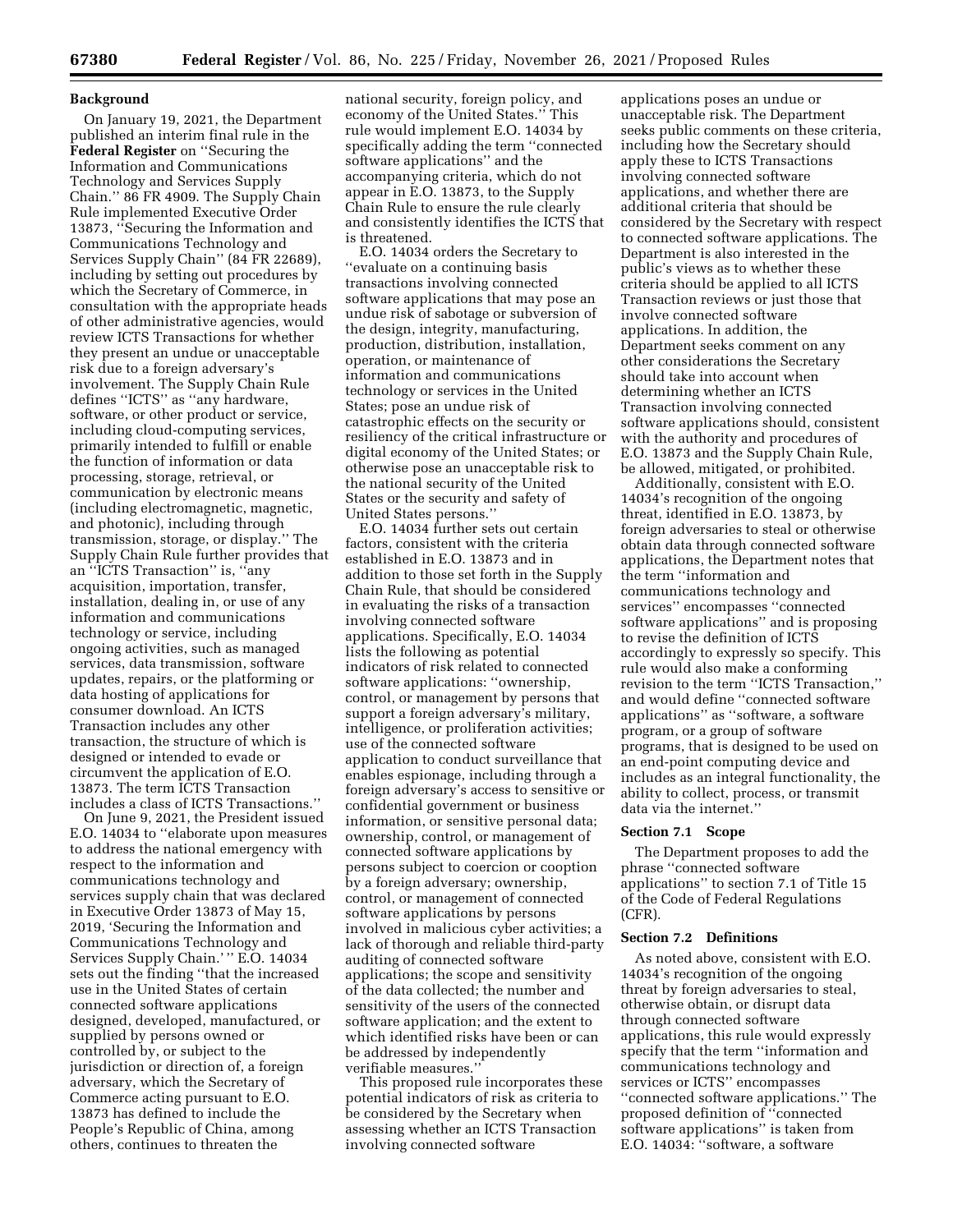program, or a group of software programs, that is designed to be used on an end-point computing device and includes as an integral functionality, the ability to collect, process, or transmit data via the internet.''

The Department welcomes comment on whether this definition is sufficient to identify fully this category of ICTS, or whether further clarification or elaboration is needed. For instance, are there technical aspects to the definition that are used in industry or engineering that should be incorporated into the definition? Should the Department include other devices, such as those that communicate through short message service (SMS) messages, or low-power radio protocols? Should the definition be extended from ''end-point'' devices to ''end-to-end'' technology, and is ''end-to-end'' a term of art that we should employ? Are there other means of communication or transmission that are not encompassed by this definition but should be included?

# **Section 7.3 Scope of Covered Transactions**

Further, the Department proposes to add new  $\S 7.3(a)(4)(v)(E)$  regarding the types of software ''designed primarily for connecting with and communicating via the internet that is used by greater than one million U.S. persons'' involved in ICTS Transactions that are subject to the Secretary's review.

# **Section 7.103 Initial Review of ICTS Transactions**

To incorporate the new criteria for determining whether a transaction involving connected software applications poses an undue or unacceptable risk, as defined in the Supply Chain Rule, this rule would amend § 7.103 to add the criteria from E.O. 14034 in a new paragraph. Notably, these criteria complement, and are in addition to, the criteria already in 7.103(c) for determining whether an ICTS Transaction poses an undue or unacceptable risk. In making this determination for connected software applications, the Secretary would evaluate both the criteria in 7.103(c) and in the new paragraph. Specifically, the Department would redesignate current paragraph 7.103(d) as 7.103(e) and add new paragraph 7.103(d) to include the following criteria:

• Ownership, control, or management by persons that support a foreign adversary's military, intelligence, or proliferation activities;

• use of the connected software application to conduct surveillance that enables espionage, including through a foreign adversary's access to sensitive or confidential government or business information, or sensitive personal data;

• ownership, control, or management of connected software applications by persons subject to coercion or cooption by a foreign adversary;

• ownership, control, or management of connected software applications by persons involved in malicious cyber activities;

• a lack of thorough and reliable third-party auditing of connected software applications;

• the scope and sensitivity of the data collected;

• the number and sensitivity of the users of the connected software application; and

• the extent to which identified risks have been or can be addressed by independently verifiable measures.

As noted above, while the proposed regulatory text below adds these criteria in a new sub-paragraph applicable only to ICTS Transactions involving connected software applications, the Department is also inviting comments on whether these criteria are sufficient or whether others should be added. For example, should the Department add a criterion such as whether the software has any embedded out-going network calls or web server references, regardless of the ownership, control, or management of the software? The Department also seeks comments on whether the criteria should be more generally applicable to ICTS Transactions.

With regard to the phrase ''ownership, control or management,'' should it be understood to include both continuous control/management and sporadic control/management (*e.g.,* when a thirdparty must be temporally granted access to apply updates/upgrades/patches/ etc.), or should this phrase be further clarified?

Additionally, the Department seeks comment on whether and how the Department should specifically define the terms ''reliable third-party'' and ''independently verifiable measures,'' and, if so, whether there are generally accepted definitions or terms of art that the Department should consider adopting. The Department is also interested in whether the reference to ''third-party auditing of connected software applications'' is sufficiently clear or whether it needs further definition. For example, would it be understood to apply to audits by a third party of only the connected software applications, or to audits of the organizations implementing the software applications as well? Also, should the requirement to audit applications be revised to make clear

that auditing is a continuous process through the development and deployment life cycle of the application? And would the requirement to audit applications be understood to refer only to source-code examination and verification, or would it also include monitoring of logs or other data that the application collects?

### **Classification**

*A. Executive Order 12866 (Regulatory Policies and Procedures)* 

Pursuant to the procedures established to implement Executive Order 12866, the Office of Management and Budget has determined that this rule is significant but not economically significant.

# *C. Regulatory Flexibility Analysis*

The Chief Counsel for Regulation of the Department of Commerce certifies to the Chief Counsel for Advocacy of the Small Business Administration that this proposed rule would not have a significant economic impact on a substantial number of small entities. The factual determination for this determination is as follows.

This proposed rule would update the regulations at 15 CFR part 7 that implement E.O. 13873 to revise the term ICTS to specifically include ''connected software applications,'' as well as to affirm that a transaction involving connected software applications is an ICTS Transaction. It would add criteria the Secretary and the appropriate agency heads may use in making determinations about the risks potentially posed by ICTS Transactions involving connected software applications. The rule would also make conforming changes.

Accordingly, this proposed rule does not increase the scope of applicability of the existing regulations, the economic effects of which were evaluated in the regulatory impact analysis (RIA) associated with the Supply Chain Rule, at 86 FR 4909. (The RIA can be found online at *reginfo.gov,* and at *regulations.gov,* with a search for RIN 0605–AA51.) This proposed rule, once implemented, will not add any costs or burdens to any entity, small or large, because it does not expand the application scope of the Supply Chain Rule. Because this proposed rule neither increases the number of entities to which the Supply Chain Rule applies, nor increases the cost and burdens on those entities, it would not have a significant economic impact on a substantial number of small businesses.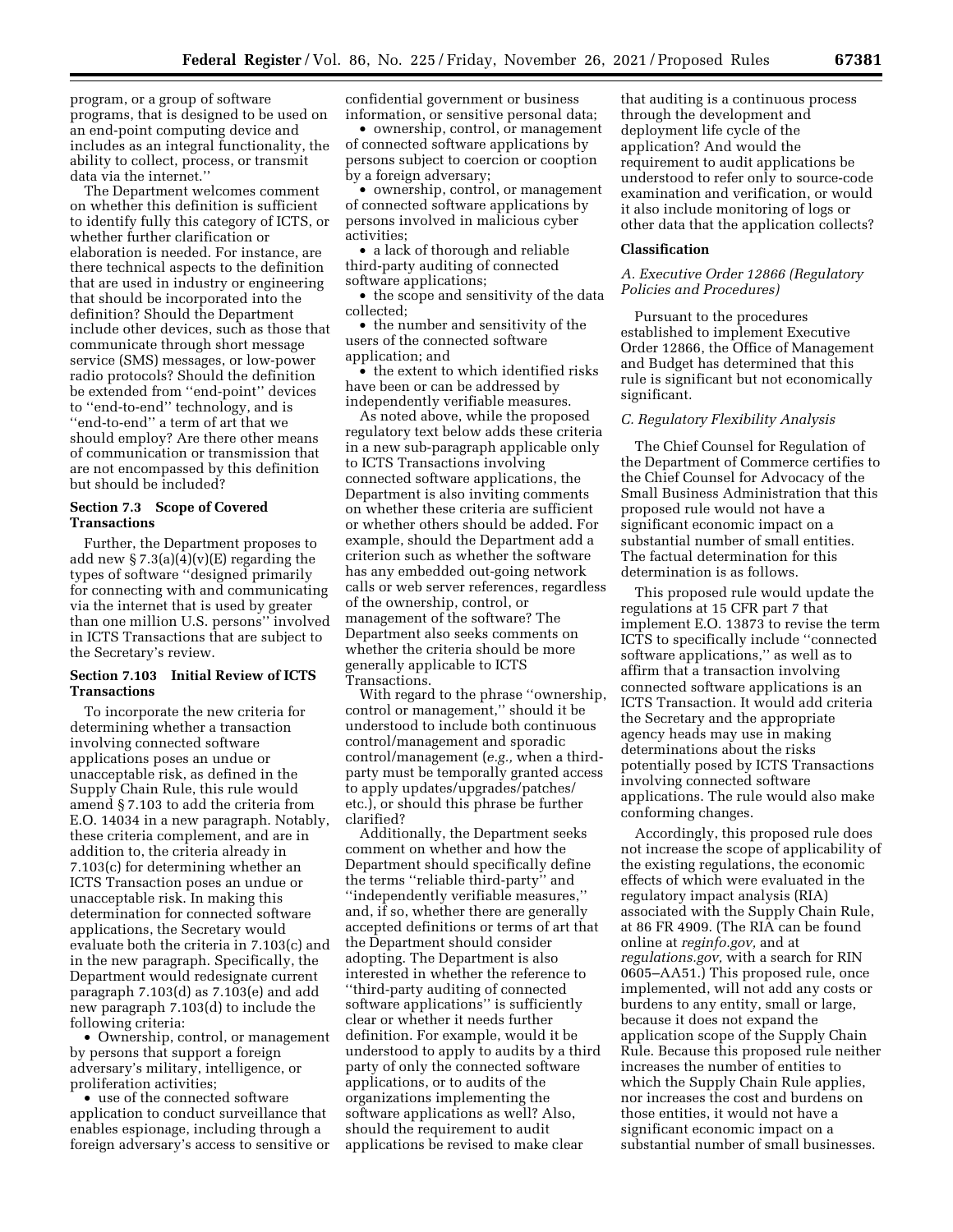### *D. Paperwork Reduction Act*

The Paperwork Reduction Act of 1995 (44 U.S.C. 3501 *et seq.*) (PRA) provides that an agency generally cannot conduct or sponsor a collection of information, and no person is required to respond to nor be subject to a penalty for failure to comply with a collection of information, unless that collection has obtained Office of Management and Budget (OMB) approval and displays a currently valid OMB Control Number. This proposed rule does not contain a collection of information requirement subject to review and approval by OMB under the PRA.

# *E. Unfunded Mandates Reform Act of 1995*

This proposed rule would not create a Federal mandate (under the regulatory provisions of Title II of the Unfunded Mandates Reform Act of 1995) for State, local, and tribal governments or the private sector.

### *F. Executive Order 13132 (Federalism)*

This proposed rule does not contain policies having federalism implications requiring preparations of a Federalism Summary Impact Statement.

# *G. Executive Order 12630*

*(Governmental Actions and Interference With Constitutionally Protected Property Rights)* 

This rule does not contain policies that have unconstitutional takings implications.

# *H. Executive Order 13175 (Consultation and Coordination With Indian Tribes)*

The Department has analyzed this proposed rule under Executive Order 13175 and has determined that the action would not have a substantial direct effect on one or more Indian tribes, would not impose substantial direct compliance costs on Indian tribal governments, and would not preempt tribal law.

### *I. National Environmental Policy Act*

The Department has reviewed this rulemaking action for the purposes of the National Environmental Policy Act (42 U.S.C. 4321 et. seq). It has determined that this proposed rule would not have a significant impact on the quality of the human environment.

### **List of Subjects in 15 CFR Part 7**

Administrative practice and procedure, Business and industry, Communications, Computer technology, Critical infrastructure, Executive orders, Foreign persons, Investigations, National security, Penalties, Technology, Telecommunications.

Dated: November 16, 2021. **Trisha Anderson,** 

*Deputy Assistant Secretary for Intelligence* 

# *and Security, U.S. Department of Commerce.*  **PART 7—SECURING THE**

# **INFORMATION AND COMMUNICATIONS TECHNOLOGY AND SERVICES SUPPLY CHAIN**

■ 1. The authority citation for part 7 continues to read as follows:

**Authority:** 50 U.S.C. 1701 *et seq.*; 50 U.S.C. 1601 *et seq.*; E.O. 13873, 84 FR 22689.

■ 2. Revise § 7.1 to read as follows:

### **Subpart A—General**

#### **§ 7.1 Purpose.**

(a) These regulations set forth the procedures by which the Secretary may:

(1) Determine whether any acquisition, importation, transfer, installation, dealing in, or use of any information and communications technology or service (ICTS Transaction), including connected software applications, that has been designed, developed, manufactured, or supplied by persons owned by, controlled by, or subject to the jurisdiction or direction of foreign adversaries poses certain undue or unacceptable risks as identified in the Executive Order;

(2) Issue a determination to prohibit an ICTS Transaction;

(3) Direct the timing and manner of the cessation of the ICTS Transaction; and

(4) Consider factors that may mitigate the risks posed by the ICTS Transaction.

(b) The Secretary will evaluate ICTS Transactions under this rule, which include classes of transactions, on a case-by-case basis. The Secretary, in consultation with appropriate agency heads specified in Executive Order 13873 and other relevant governmental bodies, as appropriate, shall make an initial determination as to whether to prohibit a given ICTS Transaction or propose mitigation measures, by which the ICTS Transaction may be permitted. Parties may submit information in response to the initial determination, including a response to the initial determination and any supporting materials and/or proposed measures to remediate or mitigate the risks identified in the initial determination as posed by the ICTS Transaction at issue. Upon consideration of the parties' submissions, the Secretary will issue a final determination prohibiting the transaction, not prohibiting the transaction, or permitting the transaction subject to the adoption of measures determined by the Secretary to

sufficiently mitigate the risks associated with the ICTS Transaction. The Secretary shall also engage in coordination and information sharing, as appropriate, with international partners on the application of these regulations.

■ 3. Amend § 7.2 by adding, in alphabetical order, the definition for ''Connected software application'' and revising the definition of ''Information and communications technology or services or ICTS'' to read as follows:

#### **§ 7.2 Definitions.**

\* \* \* \* \*

*Connected software application*  means software, a software program, or a group of software programs, that is designed to be used on an end-point computing device and includes as an integral functionality, the ability to collect, process, or transmit data via the internet.

\* \* \* \* \* *Information and communications technology or services or ICTS* means any hardware, software, including connected software applications, or other product or service, including cloud-computing services, primarily intended to fulfill or enable the function of information or data processing, storage, retrieval, or communication by electronic means (including electromagnetic, magnetic, and photonic), including through transmission, storage, or display. \* \* \* \* \*

■ 4. Amend § 7.3 by adding paragraph  $(a)(4)(v)(E)$  to read as follows:

### **§ 7.3 Scope of Covered ICTS Transactions.**

- (a) \* \* \*
- $(4) * * * *$
- $(v) * * * *$

(E) Connected software applications; or

\* \* \* \* \* ■ 5. In § 7.103, redesignate paragraph (d) as paragraph (e) and add new paragraph (d) to read as follows:

# **§ 7.103 Initial review of ICTS Transactions.**

\* \* \* \* \* (d) For ICTS Transactions involving connected software applications that are accepted for review, the Secretary's assessment of whether the ICTS Transaction poses an undue or unacceptable risk may be determined by evaluating the criteria in paragraph (c) of this section as well as the following additional criteria:

(1) Ownership, control, or management by persons that support a foreign adversary's military, intelligence, or proliferation activities;